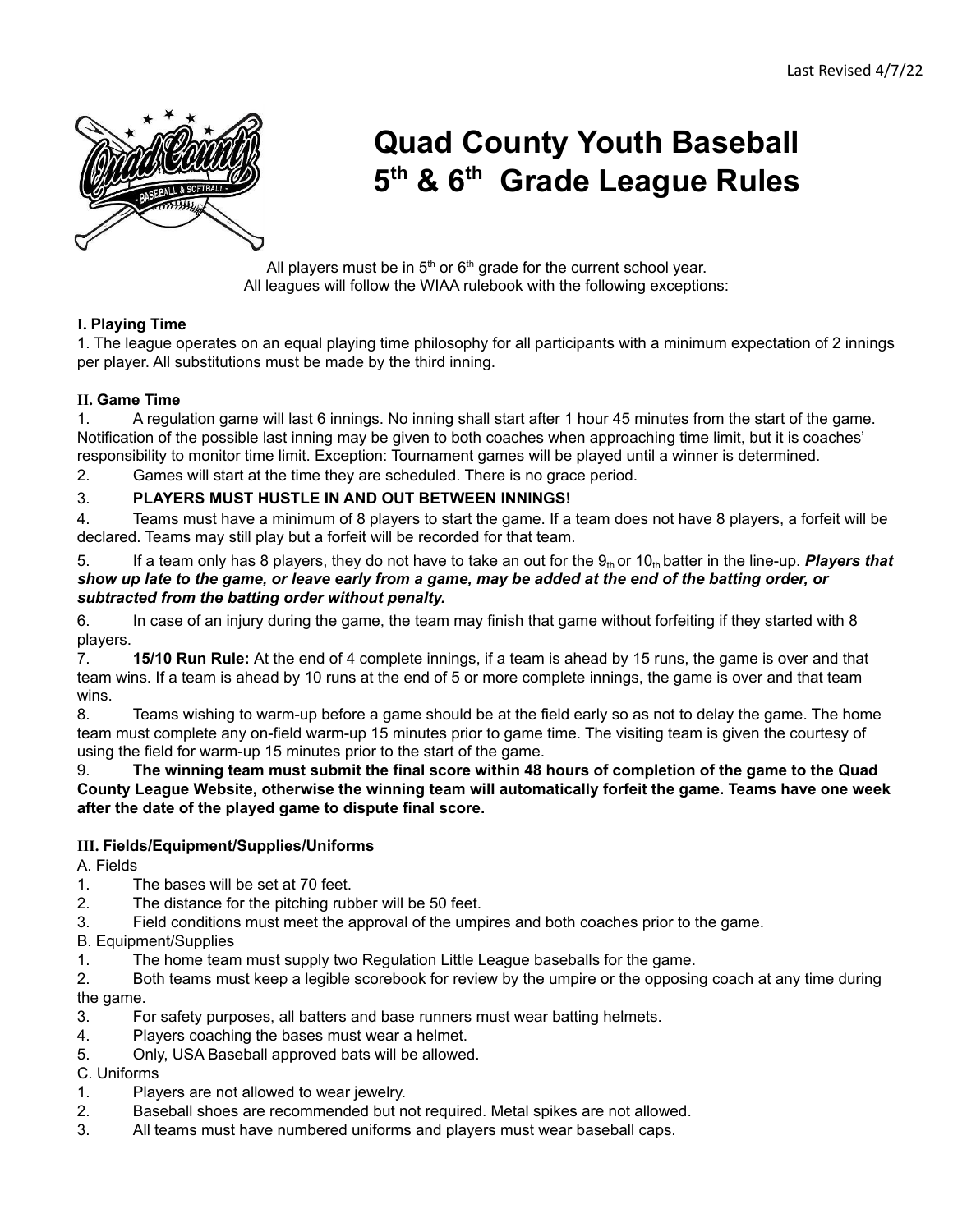## **IV. Batting**

1. Bunting is allowed.

2. Teams must bat all players on the roster and have free substitution defensively. In the case of injury, the injured player's spot can be skipped without an out being recorded.

3. A player who throws their bat will get one warning. If it happens again, they will be called out.

4. On a dropped third strike, the batter can advance provided that  $1_{st}$  base is unoccupied with less than 2 outs. If there are two outs, the batter can advance even if  $1_{st}$  base is occupied.

5. There will be no fake bunting. If a player presents a bunt, they must bunt or pull back. If a player tries to slash, they will be called out. No Warning Required!

6. All batters shall be required to warm-up in designated on deck circles. The batter shall utilize the safest available circle.

7. There will be a 6-run cap per inning for the first 4 innings. The cap will be lifted after the 4<sup>th</sup> inning, and teams will have the opportunity to score unlimited runs for the remaining innings. The last inning will be **played until 3 outs are made.**

## **V. Base Running**

1. Base runners are allowed to advance at their own risk on an overthrow that remains in play. If the ball goes out of play, then it is a dead ball and the umpire awards the base runner the next base.

2. Lead offs are allowed.

3. Runners can steal home on a wild pitch, passed ball, in combination with a double steal, or throwback to the pitcher.

4. A courtesy runner must be used for a catcher when there are 2 outs. The courtesy runner should be the player that made the last out in the inning.

5. When there is a play at any base the runner **must either slide or avoid contact** by stepping around the defensive player. It is not mandatory that a base runner must slide. The runner will be called out if in the opinion of the umpire the runner intentionally collides with the defensive player. Headfirst sliding is not allowed, violation of the headfirst slide rule will result in the umpire issuing a warning to both teams. Any subsequent violations by either team will result in the base runner being called out. Players are allowed to dive headfirst back to a base they have reached or already occupy.

6. The Infield Fly Rule is in effect.

7. The ball is considered live on throws back to the pitcher.

# **VI. Coaches**

1. Coaches are in charge of scorekeeping.

2. The league will keep rules posted on a website and each community is responsible to promote parental knowledge of league rules.

3. A coaching staff will be limited to no more than 3 coaches with an additional scorekeeper. Only team members and coaches are allowed in the dugout or on the field during a game.

## **VII. Sportsmanship**

1. **Unsportsmanlike conduct by players or spectators will not be tolerated.** Repeated occurrences will result in the ejection of the players and/or spectators involved in the disturbance.

2. Players ejected from a game will also have to sit out the very next game as a disciplinary measure.

3. Parents are not allowed on the field unless a coach has requested their assistance.

4. Fans are not allowed to sit directly behind home plate.

5. No swearing or profane language will be tolerated. This will lead to immediate ejection from the game.

6. No throwing of bats, helmets or other equipment in anger. This will lead to immediate ejection from the game.

7. There will be no badgering of a player, umpire or coach! Poor sportsmanship by players, coaches, family members or spectators will lead to ejection from the park and from future games, as well as possible forfeiture of the game.

8. There will be **no smoking** or **chewing tobacco** on the playing field, bench, or bench area. Offenders will be removed from the game or bench area. Some communities may not allow tobacco products at their fields and/or facilities. Local ordinances and rules above league rules must be followed.

9. Alcoholic consumption of any kind at a game field will be cause for forfeiture of the game. No Exceptions!